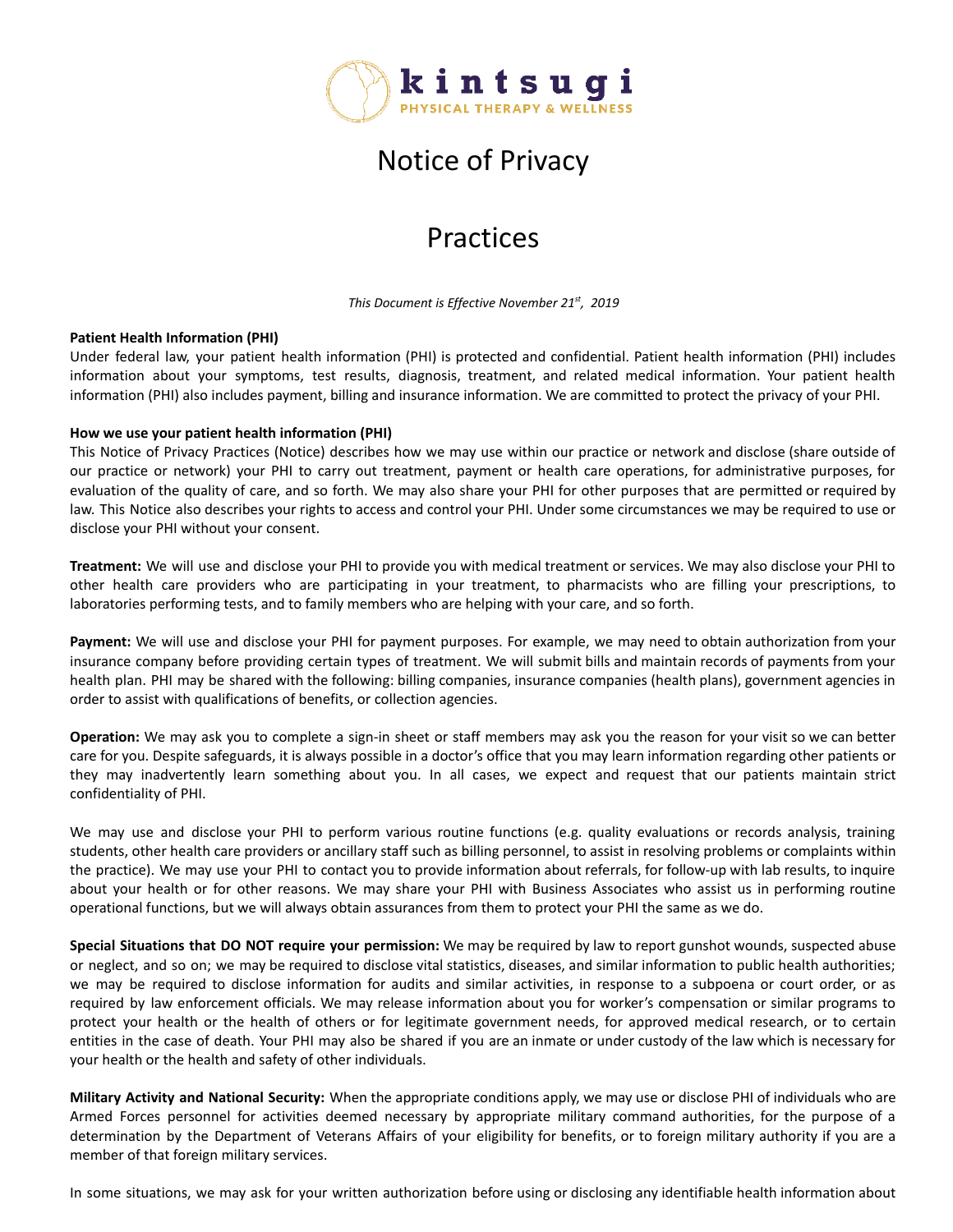you. If you sign an authorization, you can later revoke the authorization.

**Individual Rights:** You have certain rights with regard to your PHI, for example: Unless you object, we may share your PHI with friends or family members, or other persons directly identified by you at the level they are involved in your care or payment of services. If you are not present or able to agree/object, the healthcare provider using professional judgment will determine if it is in your best interest to share the information.